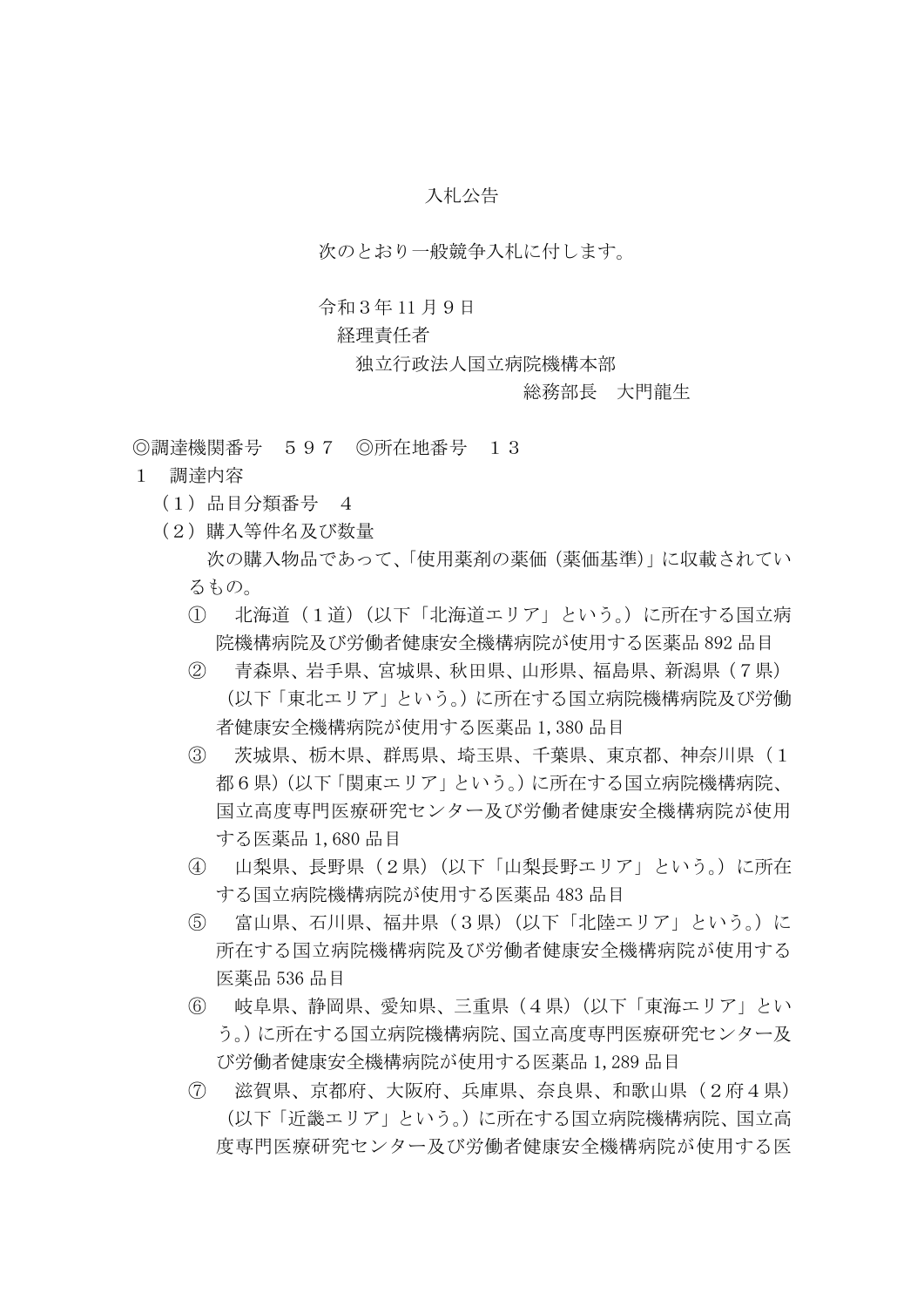薬品 1,222 品目

- ⑧ 鳥取県、島根県、岡山県、広島県、山口県(5県)(以下「中国エリ ア」という。)に所在する国立病院機構病院及び労働者健康安全機構病 院が使用する医薬品 158 品目
- ⑨ 徳島県、香川県、愛媛県、高知県(4県)(以下「四国エリア」とい う。)に所在する国立病院機構病院及び労働者健康安全機構病院が使 用する医薬品 662 品目
- ⑩ 福岡県、佐賀県、長崎県、熊本県、大分県、宮崎県、鹿児島県(7 県)(以下「九州エリア」という。)に所在する国立病院機構病院及び 労働者健康安全機構病院が使用する医薬品 925 品目
- ⑪ 沖縄県(1県)(以下「沖縄エリア」という。)に所在する国立病院 機構病院が使用する医薬品 432 品目

品目及び購入予定数量は、入札説明書による。

(3)納入期間

令和4年3月1日から令和4年9月 30 日迄

(4)納入場所

独立行政法人国立病院機構北海道がんセンターほか 180 病院

- (5)入札方法
	- ① 1(2)で示す医薬品を区分ごとに取りまとめたもの(以下「医薬品 群」という。)を入札エリアごとにそれぞれ入札に付する。
	- ② 入札金額については、納入に要する一切の費用を織り込んだ上で医 薬品群ごとにそれぞれの医薬品目の単価を記載すること。
	- ③ 入札単価については、消費税に係る課税事業者であるか免税事業者 であるかを問わず、見積もった契約金額の本体価格(消費税法第28条第 1項及び第29条並びに地方税法第72条の82及び第72条の83の規定に基 づき契約金額に110分の100を乗じて得た金額をいう。なお、税法の改正 により消費税等の税率が変更された場合には、当該改正税法施行日以 降における上記本体価格は変動後の消費税等の税率により計算した額 とする。)を記載すること。
	- ④ 落札者の決定については、②の単価に当該金額の消費税等額(消費税 法第28条第1項及び第29条並びに地方税法第72条の82及び第72条の83 の規定に基づき100分の10を乗じて得た金額をいう。なお、税法の改正 により消費税等の税率が変更された場合には、当該改正税法施行日以 降における上記消費税等額は変動後の税率により計算した額とする。)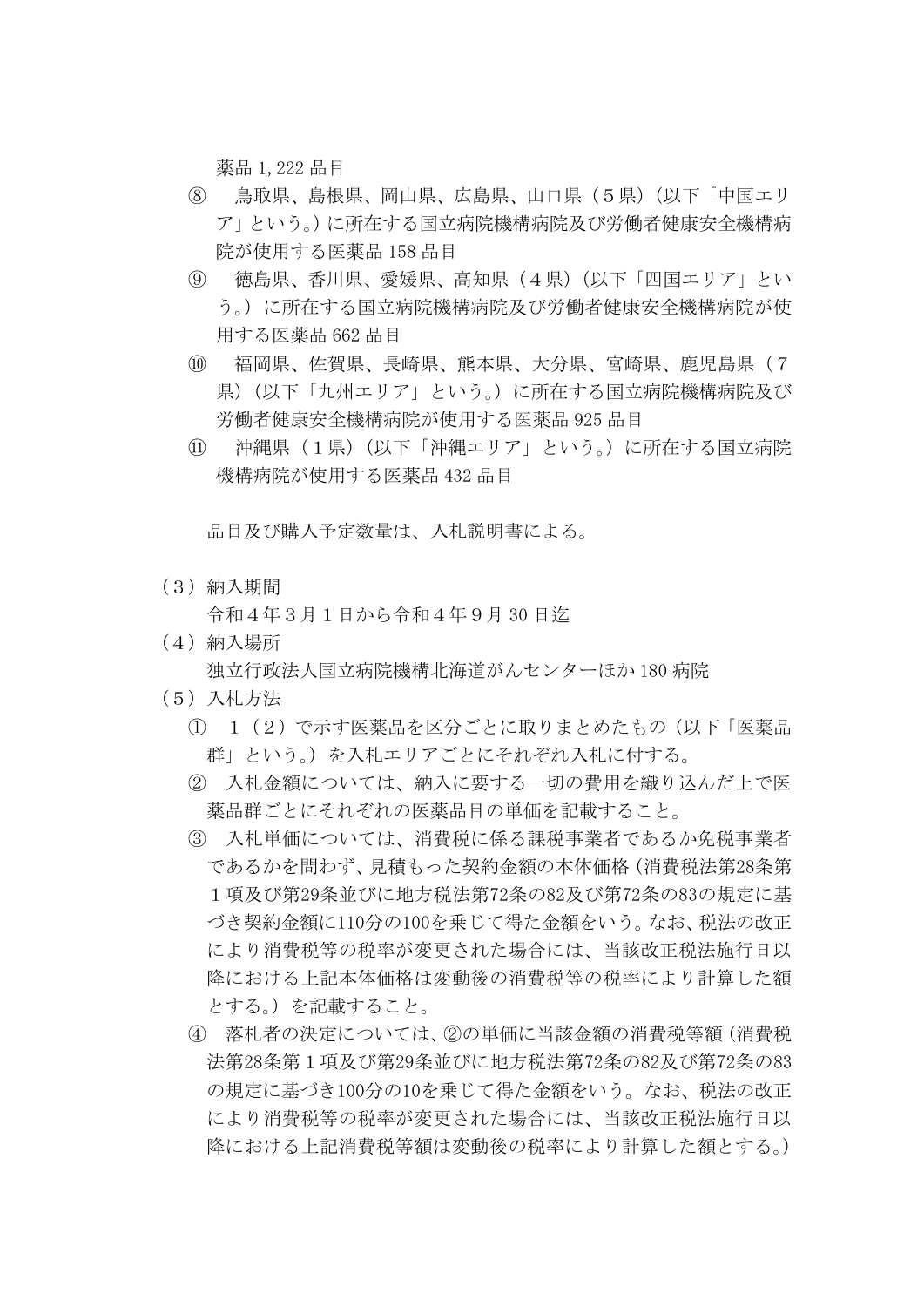に相当する額を加算した金額に当機構が提示する品目ごとの予定数量 を乗じて算出した額の医薬品群ごとの総価(当該金額に1円未満の端 数があるときは、その端数金額を切り捨てるものとする。)をもって評 価するので、入札者は、消費税に係る課税事業者であるか免税事業者で あるかを問わず、見積もった契約金額の本体価格を記載すること。

(6)その他

独立行政法人国立病院機構契約事務取扱細則(以下「契約細則」とい う。)第 22 条の規定に基づき単価契約とする。

- 2 競争参加資格
	- (1)契約細則第5条の規定に該当しない者であること。なお、未成年者、被 保佐人又は被補助人であっても、契約締結のために必要な同意を得てい るものは、同条中、特別の理由がある場合に該当する。
	- (2)契約細則第6条の規定に該当しない者であること。
	- (3)厚生労働省競争参加資格(全省庁統一資格)において「物品の販売」の A、B又はCの等級に格付され、北海道エリアにおいては、北海道地域の 競争参加資格を有する者、東北エリアにおいては、東北地域及び関東・甲 信越地域の競争参加資格を有する者、関東エリアにおいては、関東・甲信 越地域の競争参加資格を有する者、山梨長野エリアにおいては、関東・甲 信越地域の競争参加資格を有する者、北陸エリアにおいては、東海・北陸 地域の競争参加資格を有する者、東海エリアにおいては、東海・北陸地域 の競争参加資格を有する者、近畿エリアにおいては、近畿地域の競争参加 資格を有する者、中国エリアにおいては、中国地域の競争参加資格を有す る者、四国エリアにおいては、四国地域の競争参加資格を有する者、九州 エリアにおいては、九州・沖縄地域の競争参加資格を有する者、沖縄エリ アにおいては、九州・沖縄地域の競争参加資格を有する者であること。た だし、業務提携等の代理店等による対応でも可とする。なお、当該競争参 加資格については、令和3年3月 31 日付号外政府調達第 60 号の官報の 競争参加者の資格に関する公示の別表に掲げる申請受付窓口において随 時受け付けている。
	- (4)医薬品、医療機器等の品質、有効性及び安全性の確保等に関する法律に 基づいて医薬品の一般販売業の許可を受けていることを証明した者であ ること。
	- (5)購入される医薬品を経理責任者が指定する日時、場所に十分に納品する ことができることを証明した者であること。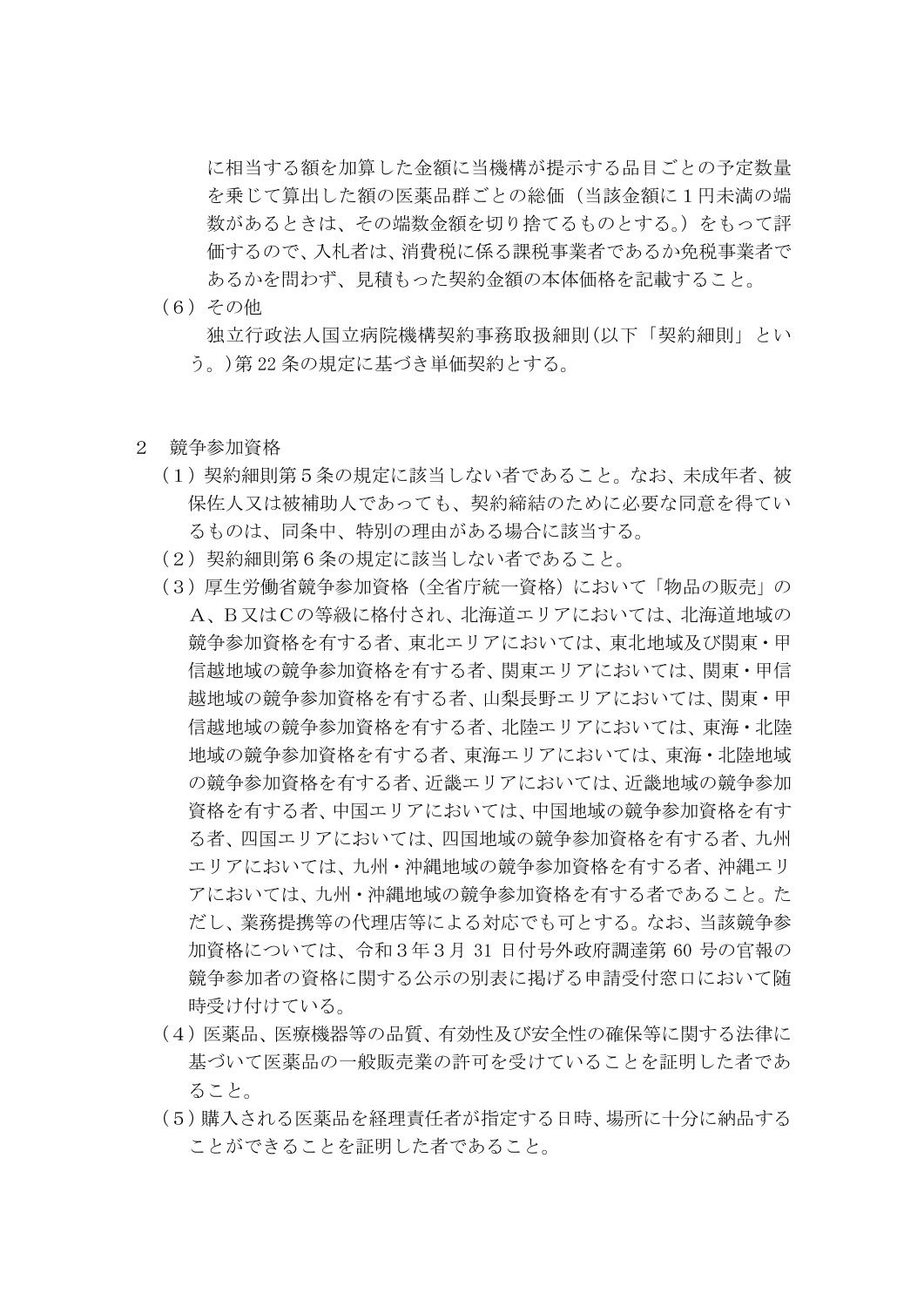- (6)契約細則第4条の規定に基づき、経理責任者が定める資格を有する者で あること。
- (7)厚生労働省競争参加資格(全省庁統一資格)において「物品の販売」の A、B又はCの等級に格付けされ、単独ではなくグループ会社も含めて、 1(2)に記載するすべてのエリアに対応する競争参加資格を有する入札 者同士によるアライアンスは認めない。
- 3 入札書の提出場所等
	- (1)入札書の提出場所、契約条項を示す場所、入札説明書の交付場所及び問 い合わせ先
		- 〒152-8621

東京都目黒区東が丘2丁目5番 21 号

- 独立行政法人国立病院機構本部
	- 企画経営部 調達課 主査(調達係)小塩達朗 電話 03-5712-5065
- (2)入札説明会の日時及び場所等 令和3年 11 月 19 日 14 時 00 分 独立行政法人国立病院機構本部講堂(1階)
- (3)入札書の受領期限 官報掲載日から令和4年1月5日 13 時 00 分迄
- (4)開札の日時及び場所 令和4年1月7日 13 時 30 分 独立行政法人国立病院機構本部講堂(1階)
- 4 その他
	- (1)契約手続において使用する言語及び通貨 日本語及び日本国通貨
	- (2)入札保証金及び契約保証金 免除
	- (3)入札者に要求される事項

この一般競争に参加を希望する者は、封印した入札書に2(3)から(5) の証明となるものを添付して入札書の受領期間内までに提出しなければ ならない。

なお、入札者は、開札日の前日までの間において、経理責任者から上記 証明となるものについて説明を求められた場合はそれに応じなければな らない。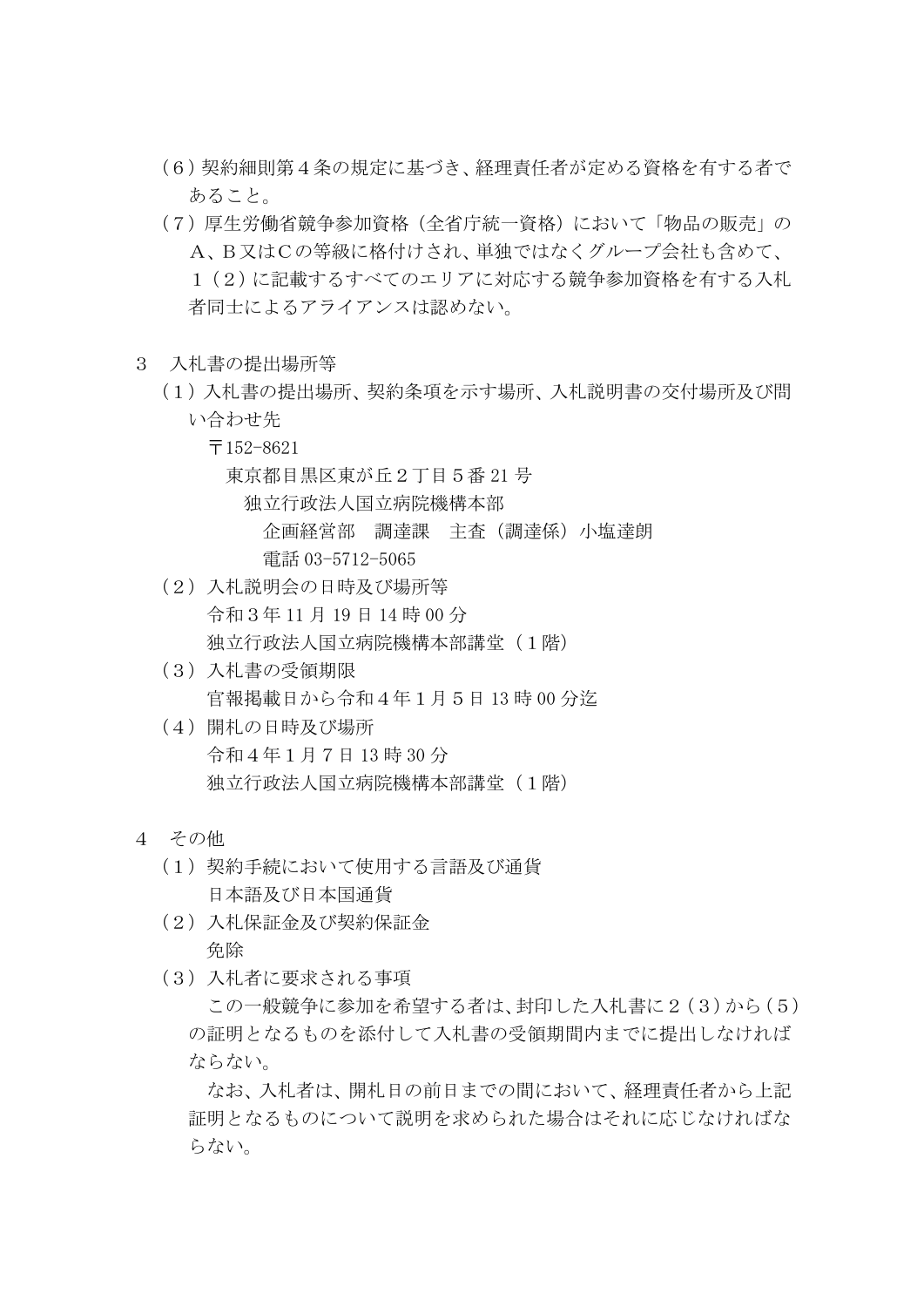(4)入札の無効

本公告に示した競争参加資格のない者の提出した入札書、入札者に求 められる義務を履行しなかった者の提出した入札書は無効とする。

(5)契約書作成の要否

要

- (6)落札者の決定方法 契約細則第21条の規定に基づいて作成された予定価格(総価)の制限 の範囲内で最低の価格をもって有効な入札を行った入札者を落札者とす る。
- (7)詳細は入札説明書による。
- 5 Summary
	- $(1)$  Official in charge of disbursement of the procuring entity: Tatsuo Daimon, Director, General Affairs Department, National Hospital Organization Headquarters
	- $(2)$  Classification of the products to be procured:4
	- $(3)$  Nature and quantity of the products to be purchased: Medicine Supplies, Hokkaido area 892 items, Tohoku area 1,380 items, Kanto area 1,680 items, YamanashiNagano area 483 items, Hokuriku area 536 items, Tokai area 1,289 items, Kinki area 1,222 items, Chugoku area 158 items, Shikoku area 662 items, Kyushu area 925 items and Okinawa area 432 items.
	- (4) Delivery period:

From March 1, 2022 to September 30, 2022

- (5)Delivery place: 180 hospitals (National Hospital Organization Hokkaido Cancer Center and the others.)
- $(6)$  Qualification for participating in the tendering procedures: Suppliers eligible for participating in the proposed tender are those who shall:
	- ① not come under Article 5 of the Regulation concerning Contract for National Hospital Organization (NHO). Furthermore, minors, Person under Conservatorship or Person under Assistance that obtained the consent necessary for concluding a contract may be applicable under cases of special reasons within the said clause;
	- ② not come under Article 6 of the Regulation concerning Contract